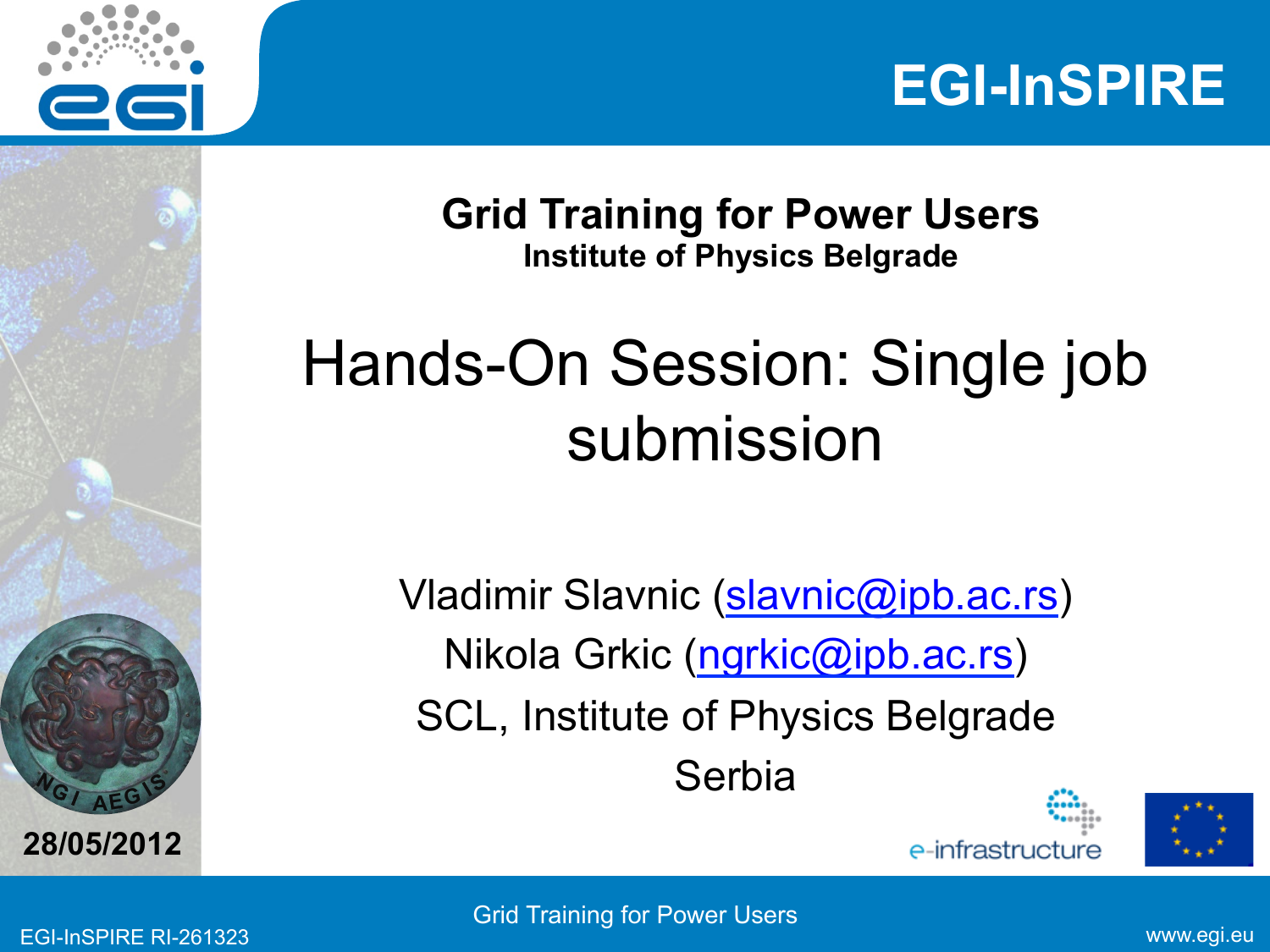



- WMS and job workflow
- Job Description Language
- Job submission
- Information service
- Hands-On example
- Links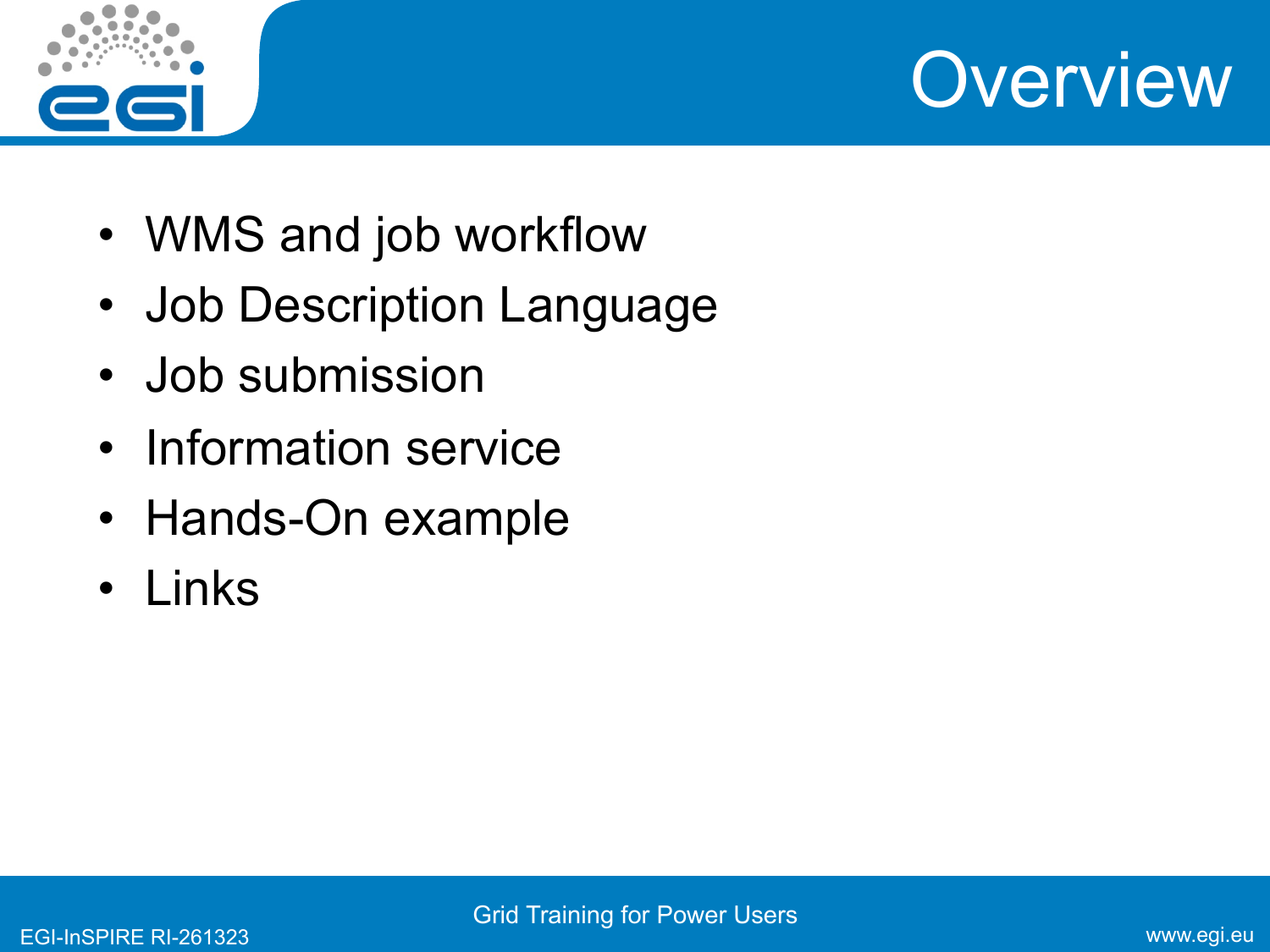## WMS and Job workflow



EGI-InSPIRE RI-261323 www.egi.eu Grid Training for Power Users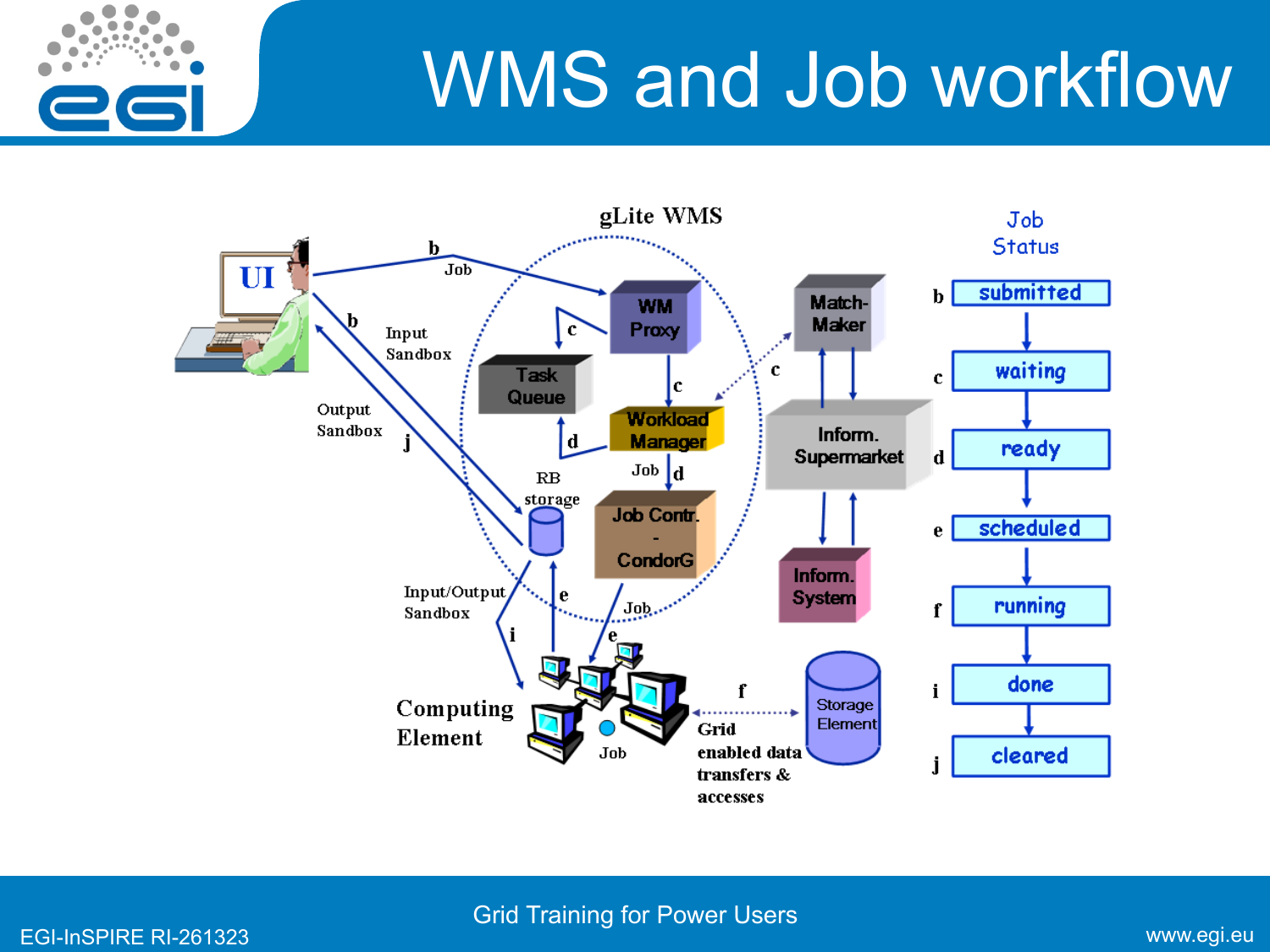



- Job Description Language (JDL) is a high-level language used to describe jobs and aggregates of jobs
- Specifies desired job characteristics and constraints, which are taken into account by the WMS to select the best resource to execute the job
- attribute = expression;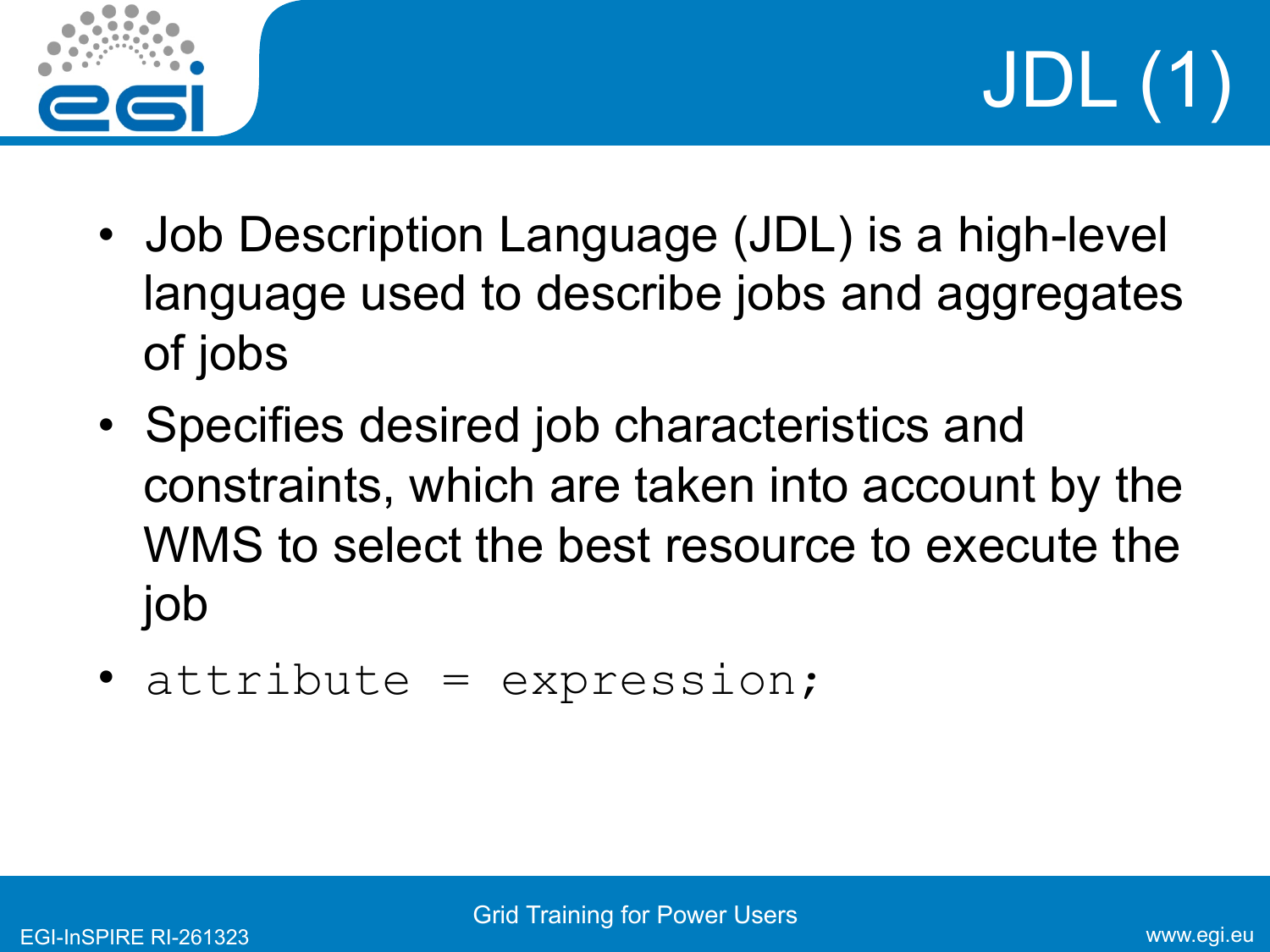

# JDL (2)

```
• Simple example 
[ 
Type = "Job"
; 
Executable = "/bin/hostname"; 
Arguments = " -f'' ;StdOutput = "stdout.txt"; 
StdError = "stderr.txt"; 
OutputSandbox = {"stdout.txt","stderr.txt"}; 
]
```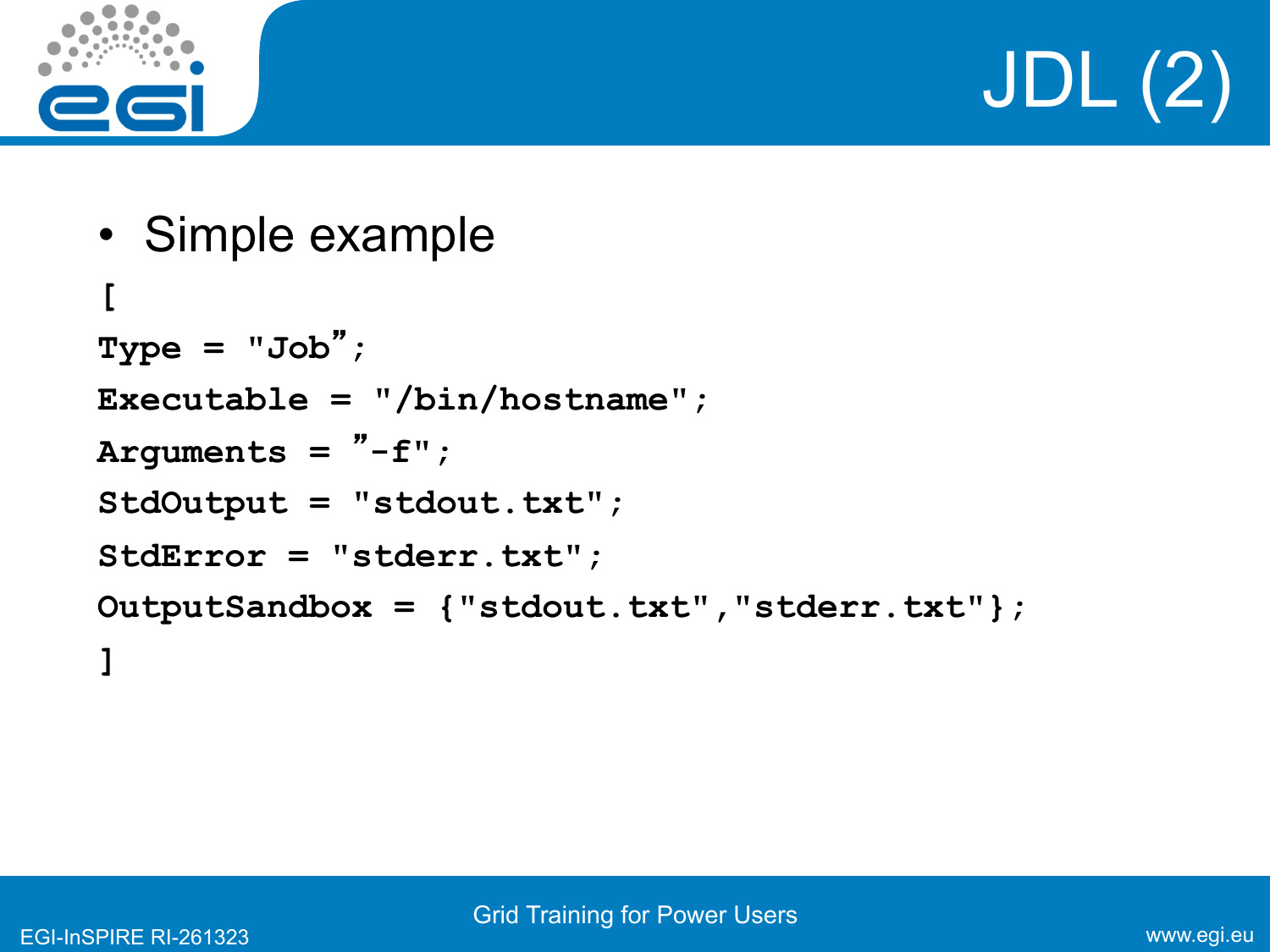

JDL (3)

• Additional attributes:

```
InputSandbox = {"script.sh", "file_A", "file_B", ...} 
InputSandbox = { 
"gsiftp://lxb0707.cern.ch/cms/doe/data/fileA","fileB"}; 
VirtualOrganisation = "aegis"
; 
RetryCount = 0; 
MyProxyServer = "myproxy.ipb.ac.rs";
```
• Requirements:

```
Requirements = other.GlueCEPolicyMaxCPUTime> 240 && 
  other.GlueCEPolicyMaxWallClockTime> 220;
```

```
Requirements = other.GlueCEUniqueID != "cream.ipb.ac.rs:8443/
  cream-pbs-aegis";
```

```
Requirements=(other.GlueHostArchitecturePlatformType=="x86_64");
```

```
Requirements = RegExp("Scientific",
```

```
other.GlueHostOperatingSystemName) ;
```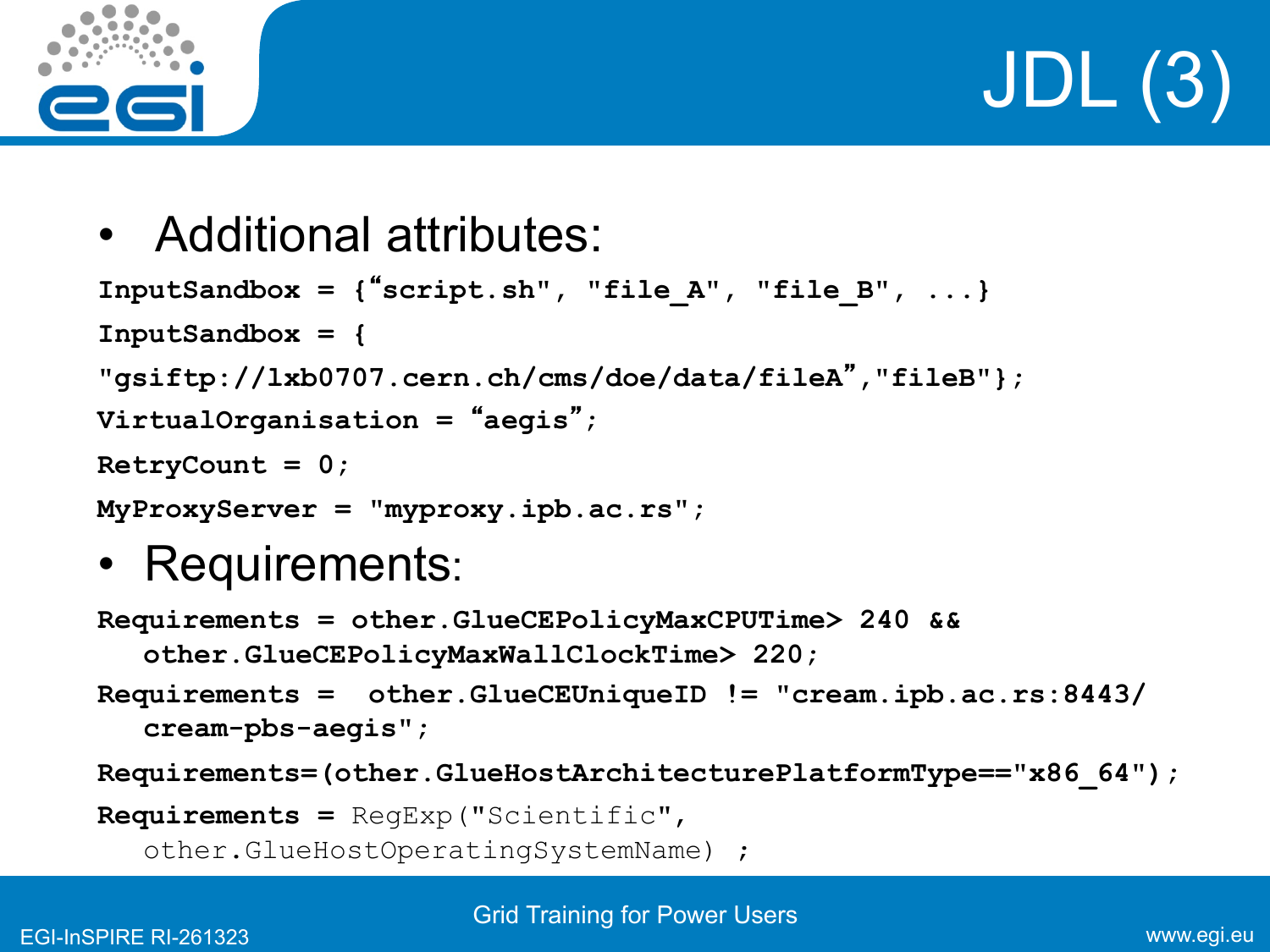

# Job submission (1)

| Function           | gLite WMS                    |
|--------------------|------------------------------|
| Submit a job       | qlite-wms-job-submit [-d     |
|                    | delegID] [-a] [-o joblist]   |
|                    | jdlfile                      |
| See job status     | qlite-wms-job-status [-v     |
|                    | verbosity] [-i joblist]      |
|                    | jobIDs                       |
| See job logging    | glite-wms-job-logging-info   |
| information        | [-v verbosity] [-i joblist]  |
|                    | jobIDs                       |
| Retrieve job out-  | glite-wms-job-output [-dir   |
| put                | outdir] [-i joblist] jobIDs  |
| Cancel a job       | qlite-wms-job-cancel [-i     |
|                    | joblist] jobID               |
| List available re- | qlite-wms-job-list-match     |
| sources            | [-d delegID] [-a] jdlfile    |
| Delegate proxy     | qlite-wms-job-delegate-proxy |
|                    | -d delegID                   |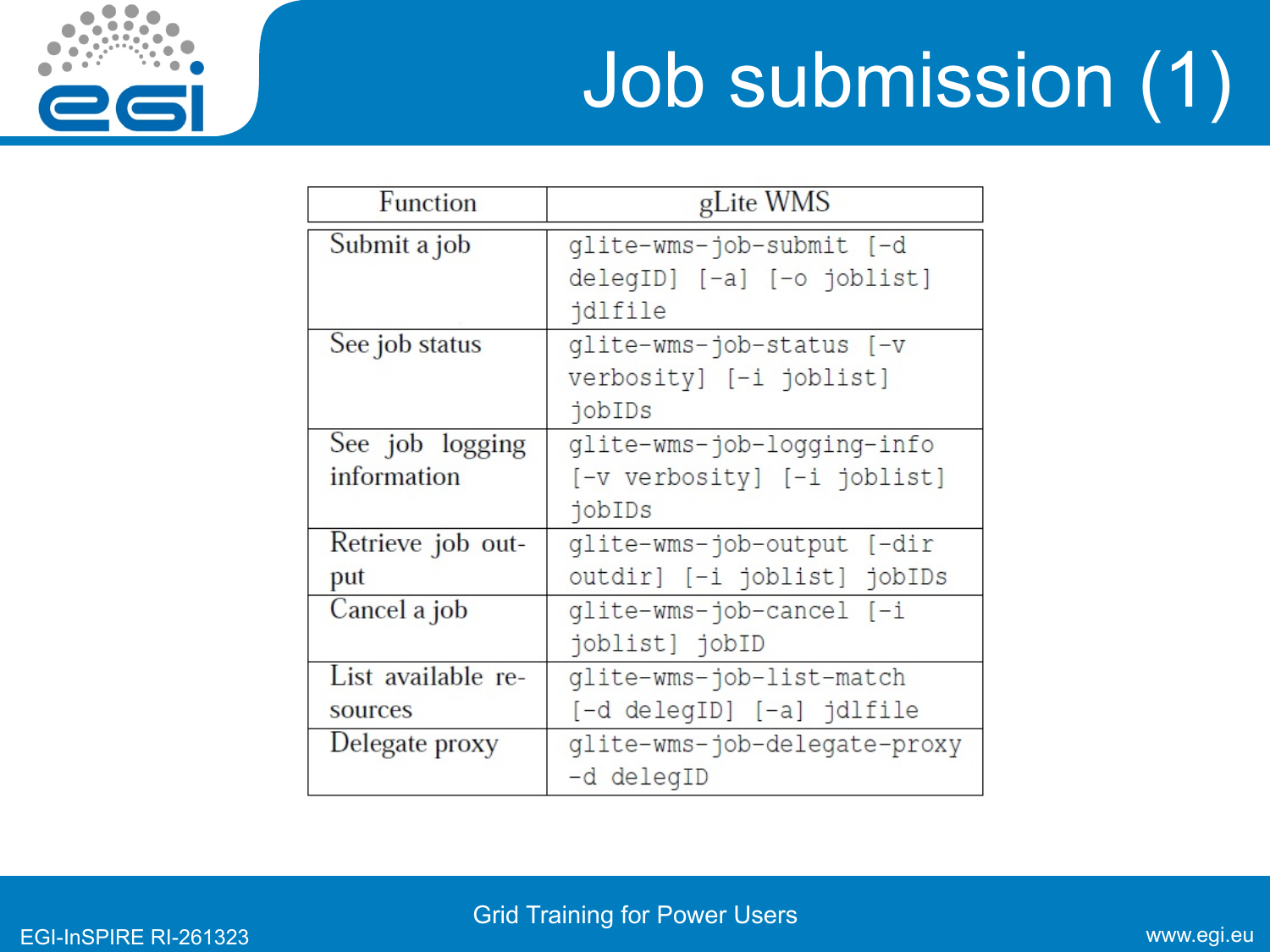

- Delegation of a proxy can be automated, using "-a"
	- Not a very good idea for submitting a lot of jobs delegation of the proxy takes time, so using the one delegated can speed up the submission process for many jobs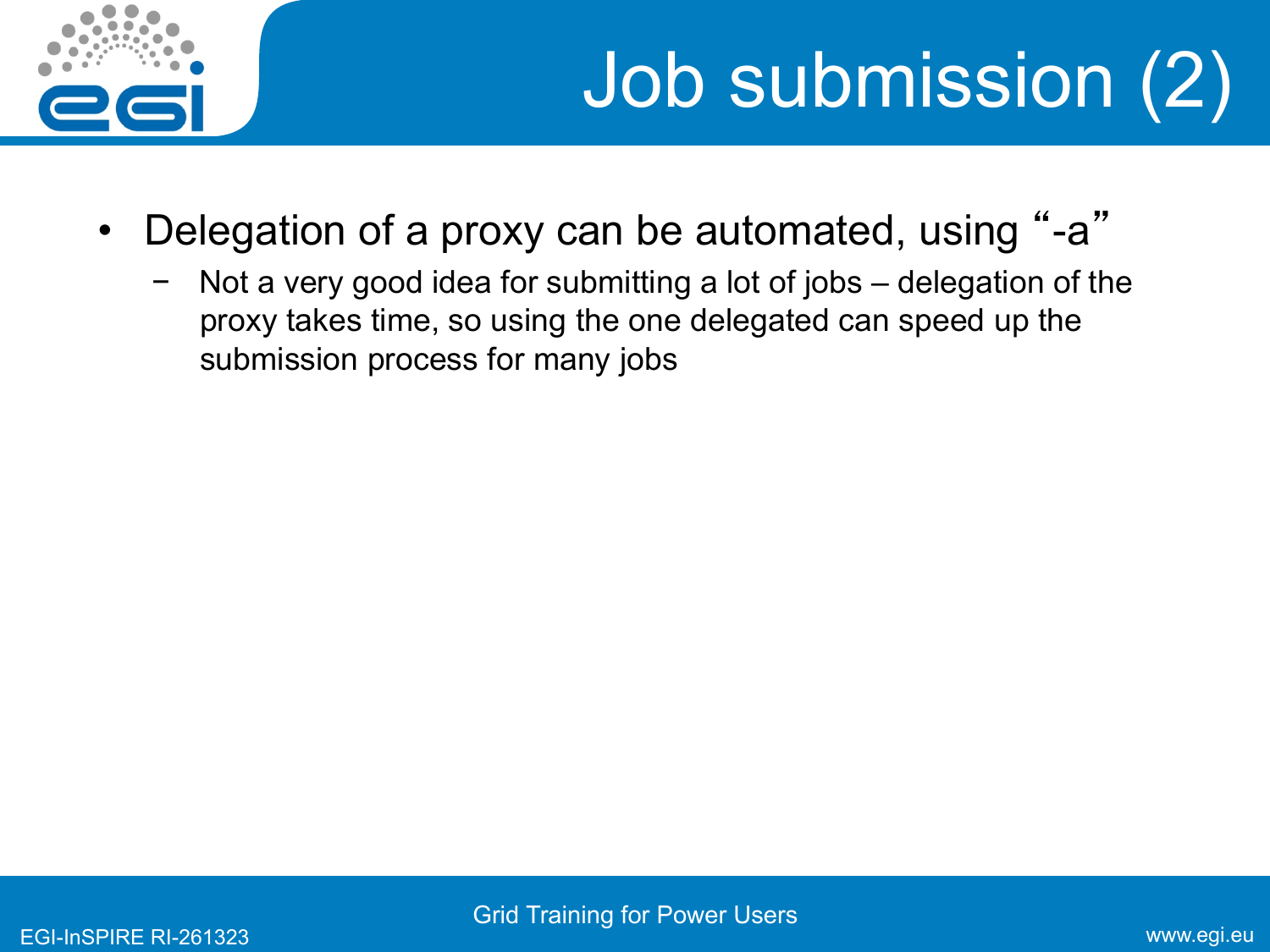

### Job submission check list

- 1) Create JDL file
- 2) Create proxy
- 3) Delegate proxy

```
 glite-wms-job-delegate-proxy
```
4) Check some CEs match your requirements:

 **glite-wms-job-list-match**

- 5) Submit a job
	- **glite-wms-job-submit**
- 6) Do something else for a while! gLite is not written for short jobs!
- 7) Check job status occasionally
	- **glite-wms-job-status**
- 8) When job is "done", get output
	- **glite-wms-job-output**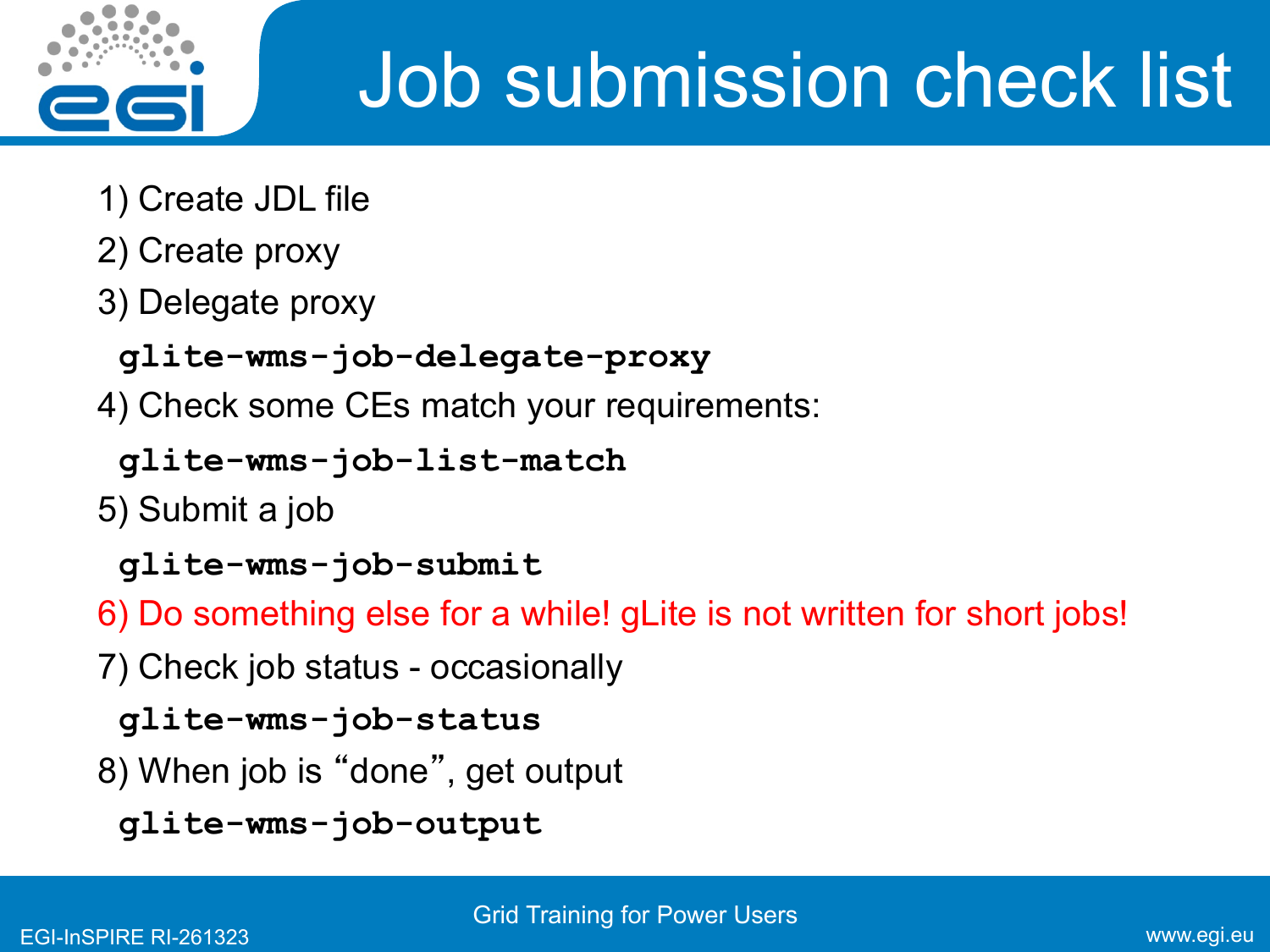

• VO-specific information on existing Grid resources

```
lcg-info [--list-ce | --list-se | --list-service | --list-
 site ] [--query <query>] [--attrs <attrs>]
 lcg-infosites --vo <vo> <option> -v <verbosity> -f <site> --is
```
#### • Examples:

- \$ lcg-infosites --vo aegis ce
- \$ lcg-infosites --vo aegis se
- lcg-info --vo aegis --list-ce --query 'PlatformArch=\*x86 64\*' --attrs 'Tag'
- WatG Browser:
	- Web-based Grid Information System (GIS) visualization application providing detailed overview of the status and availability of various Grid resources in a given gLite-based e-Infrastructure: http://watgbrowser.scl.rs:8080/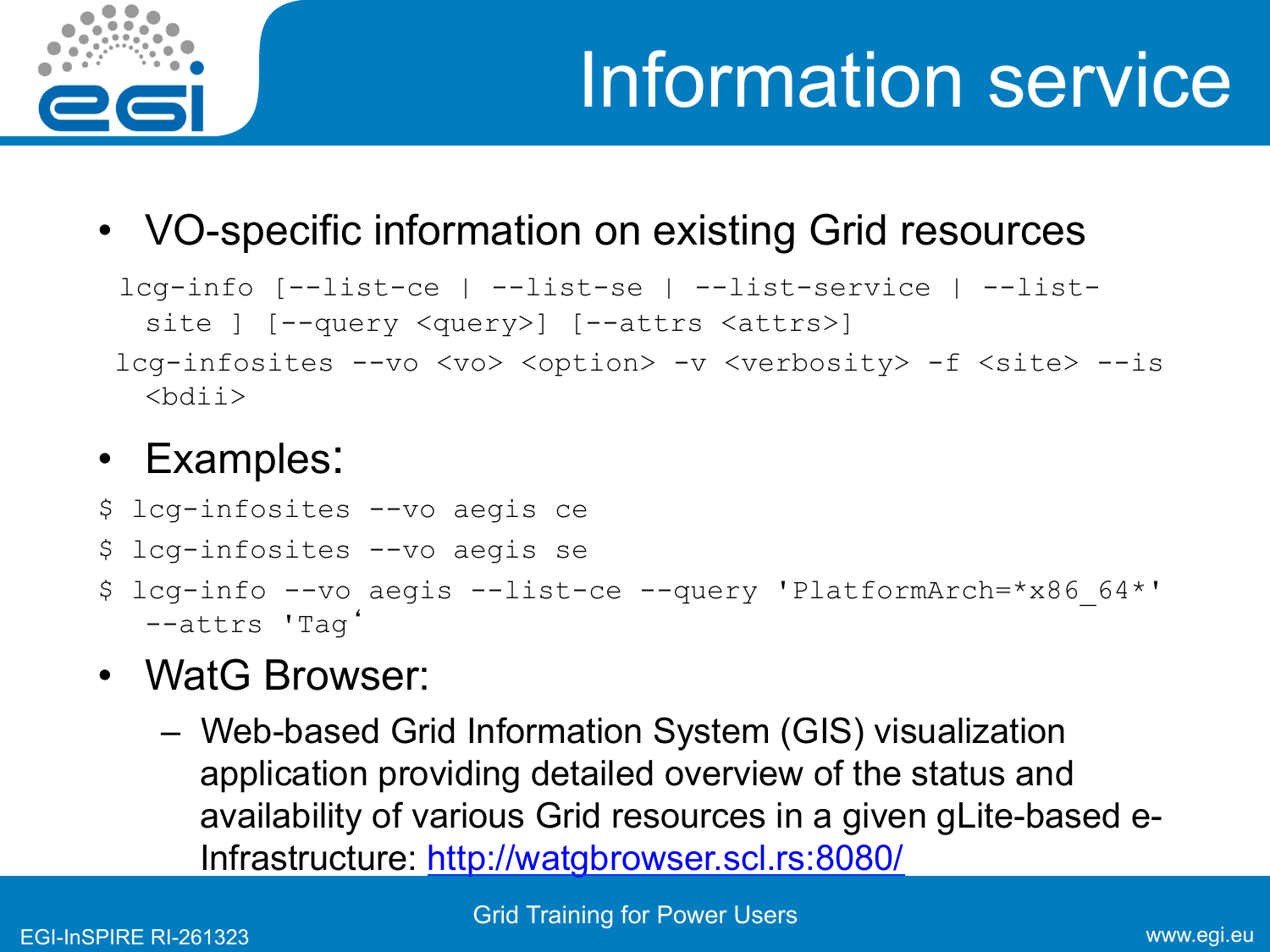

- Navigate to the following address:
	- http://wiki.ipb.ac.rs/index.php/Grid\_examples
- Choose simple job example and follow the instructions for submitting single job